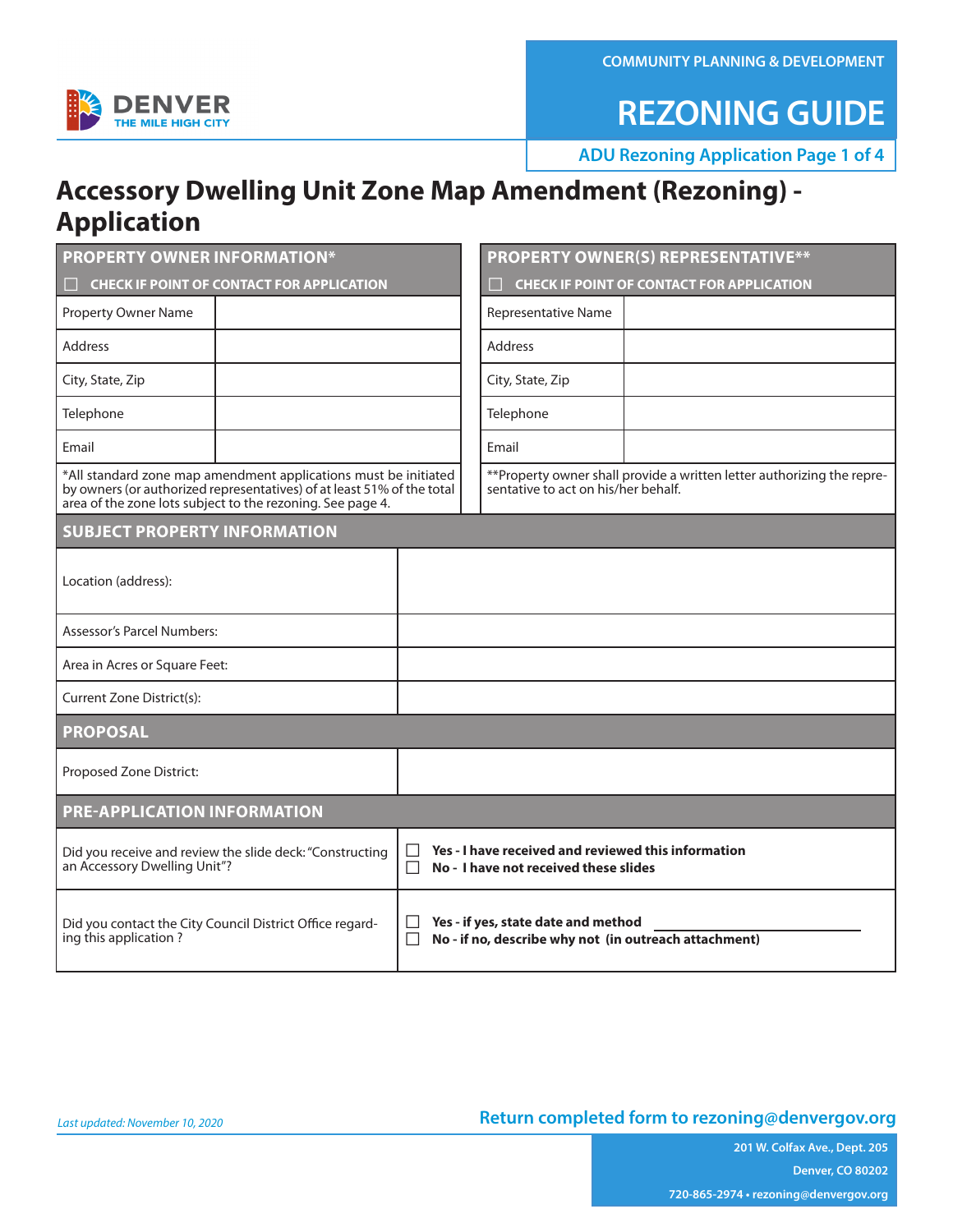

### **REZONING GUIDE**

**ADU Rezoning Application Page 2 of 4**

|                                                                                                                                                                             | REVIEW CRITERIA - AFFIRM THE PROPOSED ADU REZONING COMPLIES WITH THE CRITERIA BELOW BY CHECKING THE BOX                                                                                                                                                                                                                                                                                                                                                                                |  |  |  |  |
|-----------------------------------------------------------------------------------------------------------------------------------------------------------------------------|----------------------------------------------------------------------------------------------------------------------------------------------------------------------------------------------------------------------------------------------------------------------------------------------------------------------------------------------------------------------------------------------------------------------------------------------------------------------------------------|--|--|--|--|
| <b>NEXT TO EACH CRITERION</b>                                                                                                                                               |                                                                                                                                                                                                                                                                                                                                                                                                                                                                                        |  |  |  |  |
|                                                                                                                                                                             | Consistency with Adopted Plans: The proposed official map amendment is consistent with the City's<br>П<br>adopted plans, or the proposed rezoning is necessary to provide land for a community need that was<br>not anticipated at the time of adoption of the City's Plan.                                                                                                                                                                                                            |  |  |  |  |
| <b>General Review Crite-</b><br>ria: The proposal must<br>comply with all of the<br>general review criteria.<br>(Check box to the right<br>to affirm)<br>DZC Sec. 12.4.10.7 | <b>Denver Comprehensive Plan 2040</b><br>The proposed map amendment is consistent with the strategies in the adopted Denver Comprehensive Plan 2040,<br>including:                                                                                                                                                                                                                                                                                                                     |  |  |  |  |
|                                                                                                                                                                             | Goal 2, Strategy A. Equitable, Affordable and Inclusive - "Create a greater mix of housing options in every<br>$\bullet$<br>neighborhood for all individuals and families" (p. 28). The proposed zone district allows for an additional dwelling<br>unit that is accessory to the primary single-unit dwelling use. Accessory dwelling units can provide housing for<br>individuals or families with different incomes, ages, and needs compatible with the single-unit neighborhoods. |  |  |  |  |
|                                                                                                                                                                             | Goal 8, Strategy A. Environmentally Resilient - "Promote infill development where infrastructure and services<br>$\bullet$<br>are already in place" (p. 54). The proposed map amendment will allow an additional housing unit on the site of an<br>existing home where infrastructure and services such as water, stormwater, and streets already exist. This allows<br>Denver to grow responsibly and promotes land conservation.                                                     |  |  |  |  |
|                                                                                                                                                                             | <b>Blueprint Denver</b><br>The proposed map amendment is consistent with the applicable neighborhood context, places, street type, and<br>strategies in <b>Blueprint Denver</b> , including:                                                                                                                                                                                                                                                                                           |  |  |  |  |
|                                                                                                                                                                             | Policy 4, Strategy E - Diversify housing choice through the expansion of accessory dwelling units throughout all<br>residential areas.                                                                                                                                                                                                                                                                                                                                                 |  |  |  |  |
|                                                                                                                                                                             | Neighborhood/Small Area Plan (list all, if applicable): ___________                                                                                                                                                                                                                                                                                                                                                                                                                    |  |  |  |  |
|                                                                                                                                                                             |                                                                                                                                                                                                                                                                                                                                                                                                                                                                                        |  |  |  |  |
| <b>General Review Crite-</b><br>ria: The proposal must<br>comply with all of the                                                                                            | Uniformity of District Regulations and Restrictions: The proposed official map amendment results in<br>□<br>regulations and restrictions that are uniform for each kind of building throughout each district having<br>the same classification and bearing the same symbol or designation on the official map, but the regula-<br>tions in one district may differ from those in other districts.                                                                                      |  |  |  |  |
| general review criteria.<br>(Check boxes to affirm)                                                                                                                         | $\Box$<br>Public Health, Safety and General Welfare: The proposed official map amendment furthers the public<br>health, safety, and general welfare of the City.                                                                                                                                                                                                                                                                                                                       |  |  |  |  |
| DZC Sec. 12.4.10.7                                                                                                                                                          | The proposed map amendment furthers the public health, safety, and general welfare of the city through<br>implementation of the city's adopted plan, including Blueprint Denver which recommends "the expansion of accessory<br>dwelling units throughout all residential areas" (Blueprint Denver, p. 84).                                                                                                                                                                            |  |  |  |  |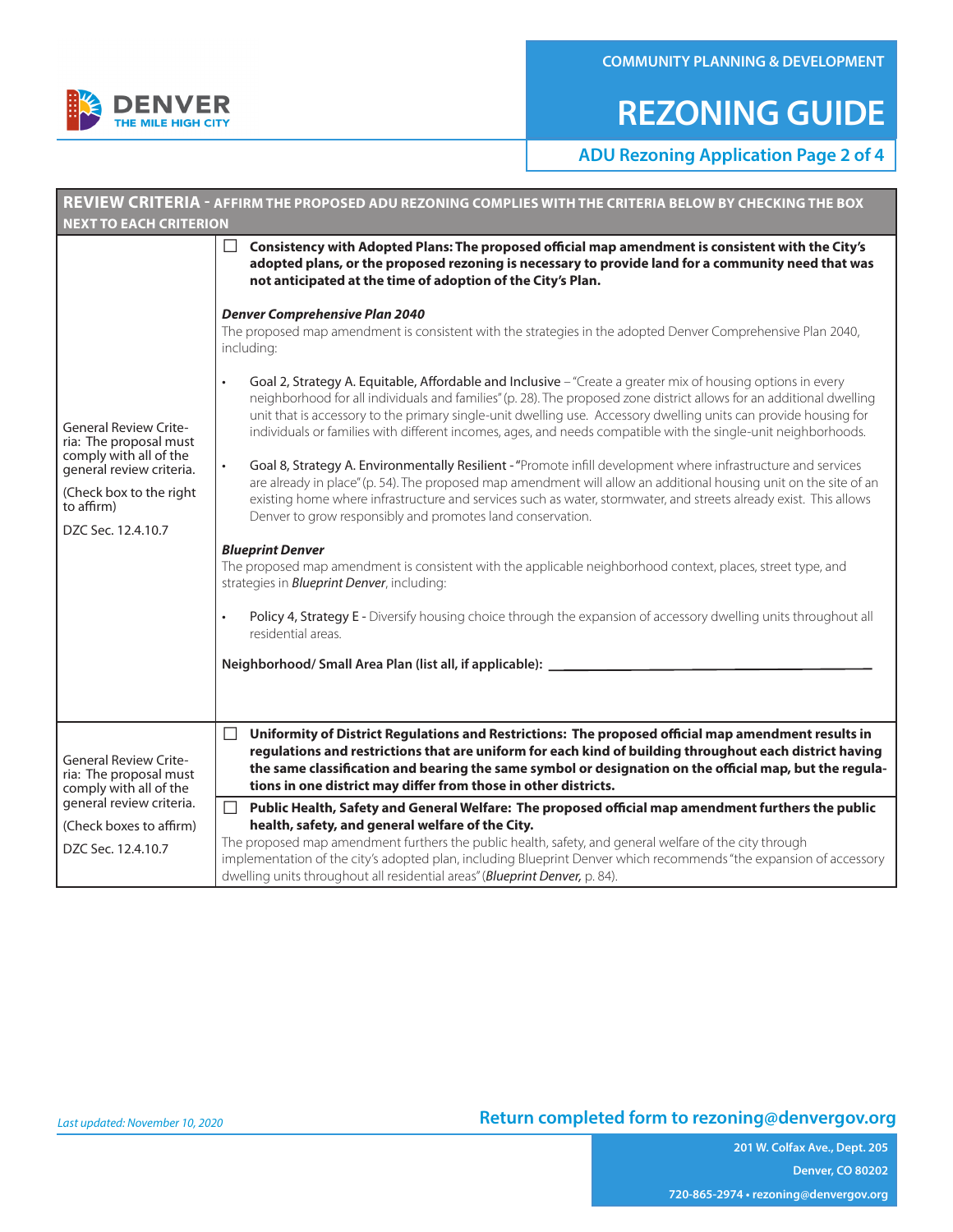

## **REZONING GUIDE**

#### **ADU Rezoning Application Page 3 of 4**

|                                                                                                                                                                                                                                                                                                                                                                                                                                                                                                                                                                                                                                                                                                                                                                                                                                                                                                | Justifying Circumstances - One of the following circumstances exists:<br>Since the date of the approval of the existing Zone District, there has been a change to such a degree that the<br>proposed rezoning is in the public interest. Such change may include:                                                                                                                                                                                                                                   |  |  |  |  |  |
|------------------------------------------------------------------------------------------------------------------------------------------------------------------------------------------------------------------------------------------------------------------------------------------------------------------------------------------------------------------------------------------------------------------------------------------------------------------------------------------------------------------------------------------------------------------------------------------------------------------------------------------------------------------------------------------------------------------------------------------------------------------------------------------------------------------------------------------------------------------------------------------------|-----------------------------------------------------------------------------------------------------------------------------------------------------------------------------------------------------------------------------------------------------------------------------------------------------------------------------------------------------------------------------------------------------------------------------------------------------------------------------------------------------|--|--|--|--|--|
|                                                                                                                                                                                                                                                                                                                                                                                                                                                                                                                                                                                                                                                                                                                                                                                                                                                                                                | a. Changed or changing conditions in a particular area, or in the city generally; or,                                                                                                                                                                                                                                                                                                                                                                                                               |  |  |  |  |  |
| <b>Additional Review Cri-</b>                                                                                                                                                                                                                                                                                                                                                                                                                                                                                                                                                                                                                                                                                                                                                                                                                                                                  | b. A City adopted plan; or                                                                                                                                                                                                                                                                                                                                                                                                                                                                          |  |  |  |  |  |
| teria for Non-Legislative<br>Rezonings: The proposal                                                                                                                                                                                                                                                                                                                                                                                                                                                                                                                                                                                                                                                                                                                                                                                                                                           | c. That the City adopted the Denver Zoning Code and the property retained Former Chapter 59 zoning.                                                                                                                                                                                                                                                                                                                                                                                                 |  |  |  |  |  |
| must comply with both<br>of the additional review<br>criteria.<br>(Check boxes to affirm.)                                                                                                                                                                                                                                                                                                                                                                                                                                                                                                                                                                                                                                                                                                                                                                                                     | The proposed map amendment application identifies the adoption of <b>Blueprint Denver</b> as the Justifying Circumstance.<br>As discussed above, <b>Blueprint Denver</b> specifically recommends the city diversify housing choice through the expansion<br>of accessory dwelling units throughout all residential areas. The plan was adopted after the date of approval of the exist-<br>ing zone districts. Therefore, this is an appropriate justifying circumstance for the proposed rezoning. |  |  |  |  |  |
|                                                                                                                                                                                                                                                                                                                                                                                                                                                                                                                                                                                                                                                                                                                                                                                                                                                                                                | The proposed official map amendment is consistent with the description of the applicable neighbor-                                                                                                                                                                                                                                                                                                                                                                                                  |  |  |  |  |  |
| DZC Sec. 12.4.10.8                                                                                                                                                                                                                                                                                                                                                                                                                                                                                                                                                                                                                                                                                                                                                                                                                                                                             | hood context, and with the stated purpose and intent of the proposed Zone District.                                                                                                                                                                                                                                                                                                                                                                                                                 |  |  |  |  |  |
|                                                                                                                                                                                                                                                                                                                                                                                                                                                                                                                                                                                                                                                                                                                                                                                                                                                                                                | The proposed map amendment is consistent with the neighborhood context description, stated purpose and intent of                                                                                                                                                                                                                                                                                                                                                                                    |  |  |  |  |  |
| <b>REQUIRED ATTACHMENTS</b>                                                                                                                                                                                                                                                                                                                                                                                                                                                                                                                                                                                                                                                                                                                                                                                                                                                                    |                                                                                                                                                                                                                                                                                                                                                                                                                                                                                                     |  |  |  |  |  |
|                                                                                                                                                                                                                                                                                                                                                                                                                                                                                                                                                                                                                                                                                                                                                                                                                                                                                                | Please check boxes below to affirm the following required attachments are submitted with this rezoning application:                                                                                                                                                                                                                                                                                                                                                                                 |  |  |  |  |  |
| □ Legal Description of subject property(s). Submit as a separate Microsoft Word document. View guidelines at: https://www.denvergov.<br>org/content/denvergov/en/transportation-infrastructure/programs-services/right-of-way-survey/guidelines-for-land-descriptions.html<br>Proof of Ownership Document (e.g. Assessor's record, property deed, etc). Proof of ownership for each property owner signing the appli-<br>П<br>cation, such as (a) Assessor's Record, (b) Warranty deed, or (c) Title policy or commitment dated no earlier than 60 days prior to applica-<br>tion date. If the owner is a corporate entity, proof of authorization for an individual to sign on behalf of the organization is required. This<br>can include board resolutions authorizing the signer, bylaws, a Statement of Authority, or other legal documents as approved by the City<br>Attorney's Office. |                                                                                                                                                                                                                                                                                                                                                                                                                                                                                                     |  |  |  |  |  |
| <b>ADDITIONAL ATTACHMENTS (IF APPLICABLE)</b>                                                                                                                                                                                                                                                                                                                                                                                                                                                                                                                                                                                                                                                                                                                                                                                                                                                  |                                                                                                                                                                                                                                                                                                                                                                                                                                                                                                     |  |  |  |  |  |
| Please check boxes identifying additional attachments provided with this application (note that more information may be required. Please<br>confirm with your pre-application/case manager planner prior to submittal.):                                                                                                                                                                                                                                                                                                                                                                                                                                                                                                                                                                                                                                                                       |                                                                                                                                                                                                                                                                                                                                                                                                                                                                                                     |  |  |  |  |  |
| Written Narrative Explaining Project<br>ப<br>Site Plan/ Drawings (if available)<br>Narrative describing any outreach to City Council office(s), Registered Neighborhood Organizations (RNOs) and surrounding neighbors.                                                                                                                                                                                                                                                                                                                                                                                                                                                                                                                                                                                                                                                                        |                                                                                                                                                                                                                                                                                                                                                                                                                                                                                                     |  |  |  |  |  |
| Ш<br>Written Authorization to Represent Property Owner(s) (if applicable)                                                                                                                                                                                                                                                                                                                                                                                                                                                                                                                                                                                                                                                                                                                                                                                                                      |                                                                                                                                                                                                                                                                                                                                                                                                                                                                                                     |  |  |  |  |  |
| П<br>Individual Authorization to Sign on Behalf of a Corporate Entity (e.g. if the deed of the subject property lists an LLC/trust as owner, this is<br>document is required.)                                                                                                                                                                                                                                                                                                                                                                                                                                                                                                                                                                                                                                                                                                                 |                                                                                                                                                                                                                                                                                                                                                                                                                                                                                                     |  |  |  |  |  |
| Please list any other additional attachments:                                                                                                                                                                                                                                                                                                                                                                                                                                                                                                                                                                                                                                                                                                                                                                                                                                                  |                                                                                                                                                                                                                                                                                                                                                                                                                                                                                                     |  |  |  |  |  |
|                                                                                                                                                                                                                                                                                                                                                                                                                                                                                                                                                                                                                                                                                                                                                                                                                                                                                                |                                                                                                                                                                                                                                                                                                                                                                                                                                                                                                     |  |  |  |  |  |
|                                                                                                                                                                                                                                                                                                                                                                                                                                                                                                                                                                                                                                                                                                                                                                                                                                                                                                |                                                                                                                                                                                                                                                                                                                                                                                                                                                                                                     |  |  |  |  |  |